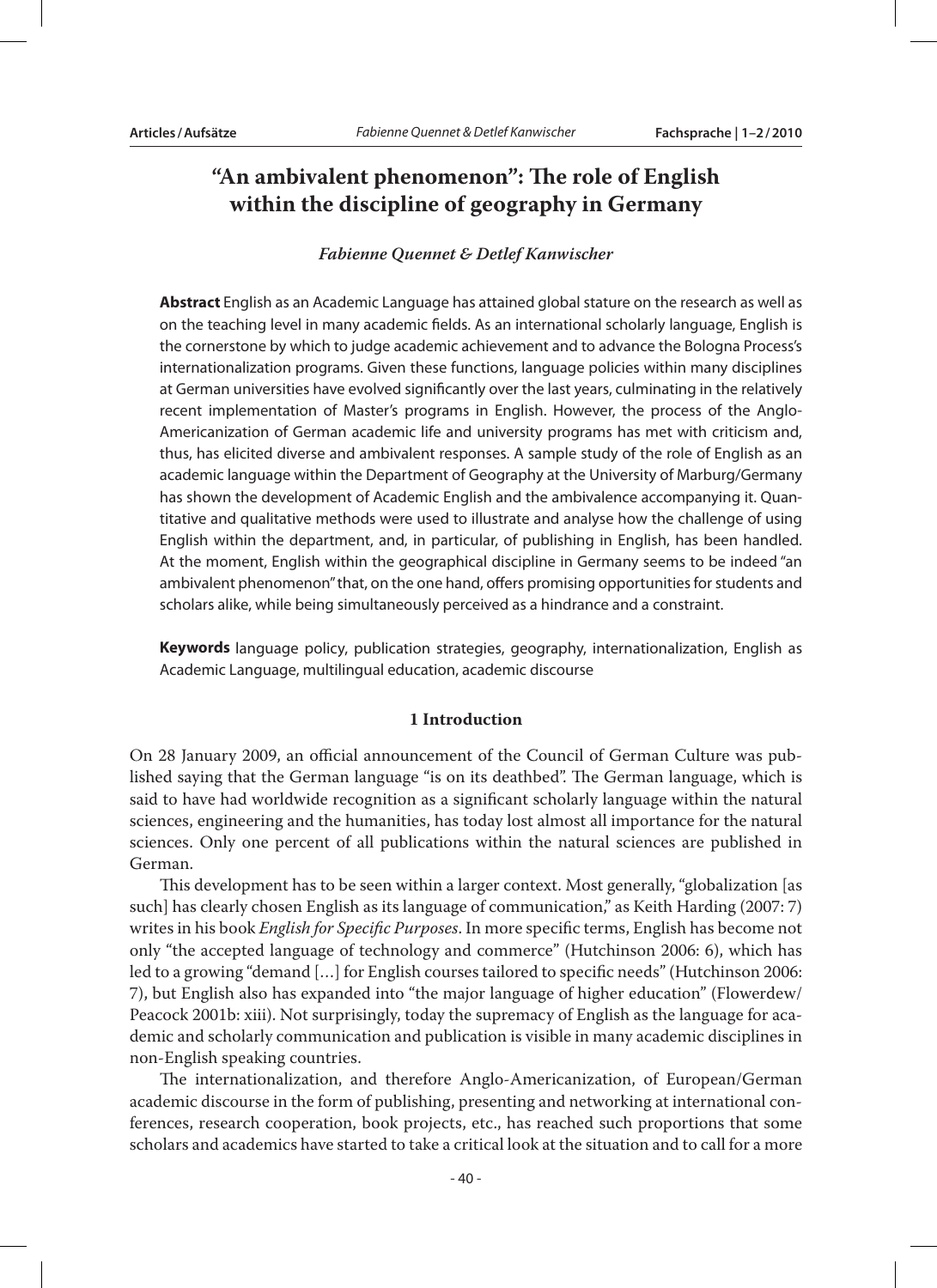differentiated handling of the issue, as will be shown later. As Claus Gnutzmann and Miriam Bruns from the University of Braunschweig have convincingly shown in their article "English in Academia – Catalyst or Barrier?", English has developed into "the dominant language in world-wide academic communication", a situation that is "the subject of controversial discussion" (Gnutzmann/Bruns 2008: 9).<sup>1</sup> This development seems to have two important consequences: the spread of English carries the risk of Anglo-American dominance in cultural and scientific areas which, consequently, may disadvantage non-native speakers. However, English as a *lingua franca* may also serve as a catalyst for international cooperation, the internationalization of departments and the Bologna Process as such. Notwithstanding, English for Academic Purposes and English classes catering for the special English needs of the individual disciplines in non-native English countries have gained recognition and attention within higher education, as more and more study programs are being offered in English. The recent emphasis on CLIL (Content and Language Integrated Learning) within tertiary education provides additional evidence towards this development (Wilkinson 2004: 2008).

Indeed, by analyzing the research, publications and conferences of German geographers, it becomes apparent that scholarly German is being largely replaced by subject-specific English, a development that geographers such as Chauncy D. Harris have identified in international geography as well: "English has increasingly become the medium of communication, both in international congresses and in geographical periodicals and serials published in many countries and distributed over all continents" (Harris 2001: 674). For most of the natural sciences, the phenomenon is wide-spread and recognized; especially smaller countries, such as the Czech Republic or Denmark, are being forced to use English as an academic language. Mark Wise, who sees a "geolinguistic battle" at work within the European community, also attests that "the majority of scientific research publications in the EU and beyond are published in English with the proportion published in the economic and social sciences substantial" (Wise 2006: 209). For the natural sciences this is certainly true enough. To add to the German Council of Culture's statistics from January 2009, already older other studies have hinted at this phenomenon: In the natural sciences over 90 percent of all publications are in English (Ammon 1998: 152); and 85 percent of all scientific and technological information is written in English (Kaplan 2001: 12).

However, in other disciplines such as law, some of the social sciences, and the humanities, the situation is different because these disciplines are strongly associated with language and culture (Gnutzmann 2008b: 73). Geography serves as a perfect borderline discipline, being regarded as somewhere in between a social and economic science on the one hand and the natural sciences on the other. The main division between Physical Geography and Human Geography then influences the respective academic discourse. Whether English is a catalyst or a barrier depends on two different sets of academic conventions, mind-sets, and research traditions, and turns out to be different for the two main fields within geography.

With reference to the aforementioned statement, this study proposes that the dominance of English within the academic discourse in German geography has not only changed the discipline in general, but has brought about distinct changes for both Physical and Human Geography. In the following, this study will demonstrate how the usage of English within the discipline of geography in Marburg has substantially changed over the last decades, how this subject-specific English has transformed the contents and the teaching of the discipline itself, and how Physical and Human Geography react toward these changes in different ways.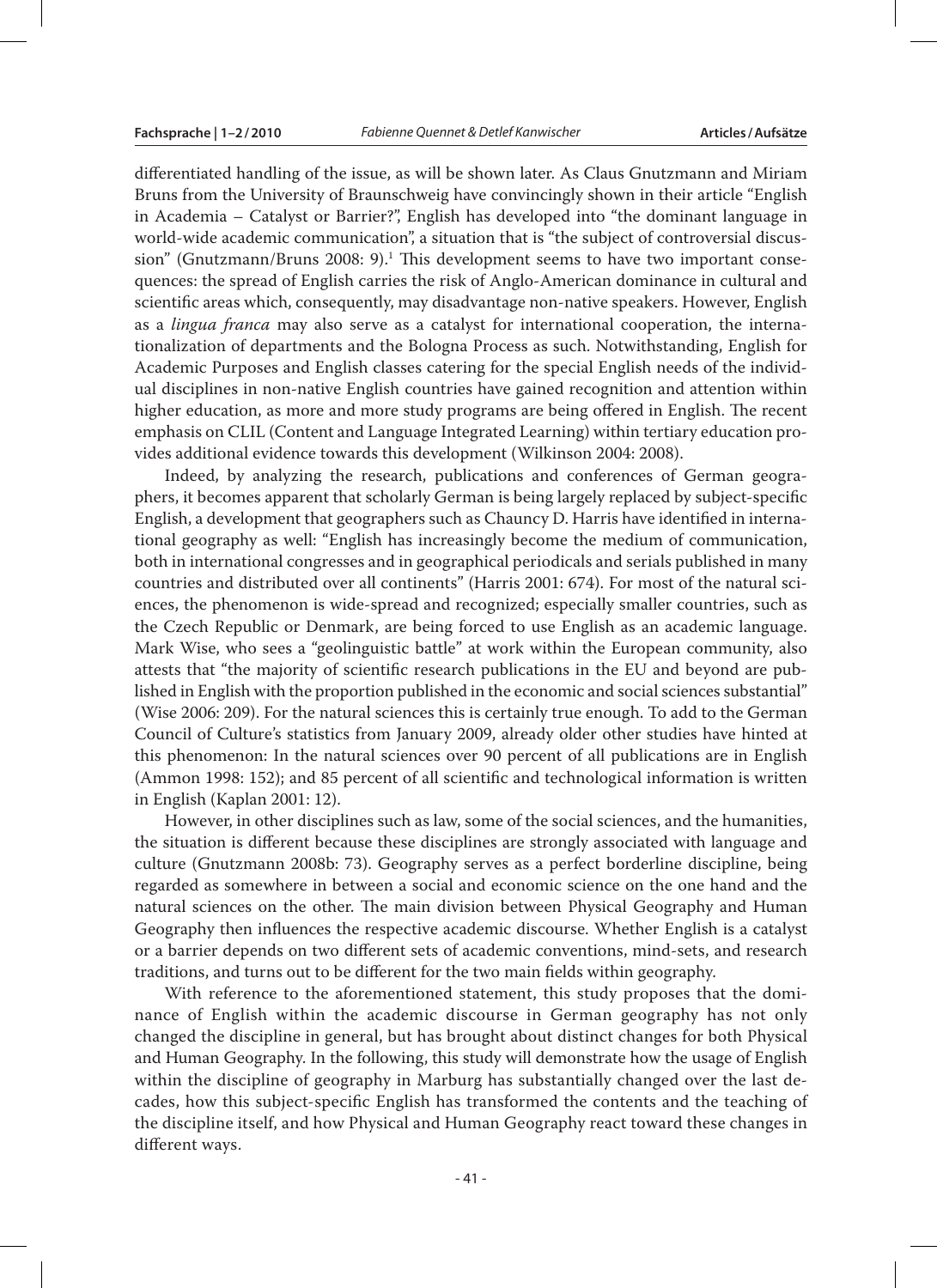This claim marks the beginning of this contribution. Subsequently, we will introduce the methodological approach and the Department of Geography at the University of Marburg, which serves as the case study setting. Next follows the presentation of selected results. Based on these results, we will debate the main points of discussion before drawing a conclusion on the relationship between language policy and innovation processes within the discipline of geography.

#### **2 Case study and methods**

In order to analyze the relevant problems, we have chosen to use a case study as a research strategy. "A case study is an empirical inquiry that investigates a contemporary phenomenon within its real life context; when the boundaries between phenomenon and context are not clearly evident; and in which multiple sources of evidence are used" (Yin 1994: 23). This definition indicates, firstly, that case study work is particularly valuable for new and open questions, and for identifying and illustrating research theses with practical examples. Secondly, it becomes evident that methodological pluralism has a distinct position within the framework of this research strategy.

The case study was conducted in the Department of Geography at the University of Marburg. The department was founded in 1876. Since the end of the 19th century, the department has developed into one of the institutes that offer the full range of geographical subjects (Physical and Human Geography). Today it has eight full professorships and in the winter semester of 2008/2009, 756 students were enrolled. The scholars are engaged in international cooperation with 80 research institutions in 38 countries. In 2007, ten international scholars worked in the department.

The study programs include a Bachelor of Science in Geography, a Master of Science in Geo-Archaeology, a Master of Science in Environmental Geography, a Master of Science in Human Geography and a Master of Education in Geography. Research areas in Physical Geography focus on climate change, tsunami research, desertification, geo-archaeology, and highmountain ecology. Within Human Geography the special fields are comprised of globalisation processes, regional innovation systems, innovation and information processes in global change, and urban development.

Referring to the methodological approach, we have opted for two different methods which build upon another. One of the methods used was a quantitative survey of the annual research bibliography from 1986 to 2007. This bibliography lists the individual publications of the eight professors of the Department of Geography for every single year. We have analyzed the lists according to how languages used for publication have changed over the years. Besides looking at the departmental publication trends, we have also considered the changes within the publication strategies of the individual professors. This quantitative method enabled us to identify emerging patterns, which we validated by means of the results of the second method applied.

The second method was a semi-structured interview with open-ended questions. The interviewees included three professors (one of Physical Geography, two of Human Geography), two research assistants (one from Physical and one from Human Geography) and the Academic Dean (Human Geography).2 The one-hour interviews were conducted, recorded and transcribed by Fabienne Quennet in February and March of 2008 (transcript available).

The interviews were conducted according to a set of questions that ranged from language skills needed for studying (e.g. reading skills), teaching seminars and giving lectures in English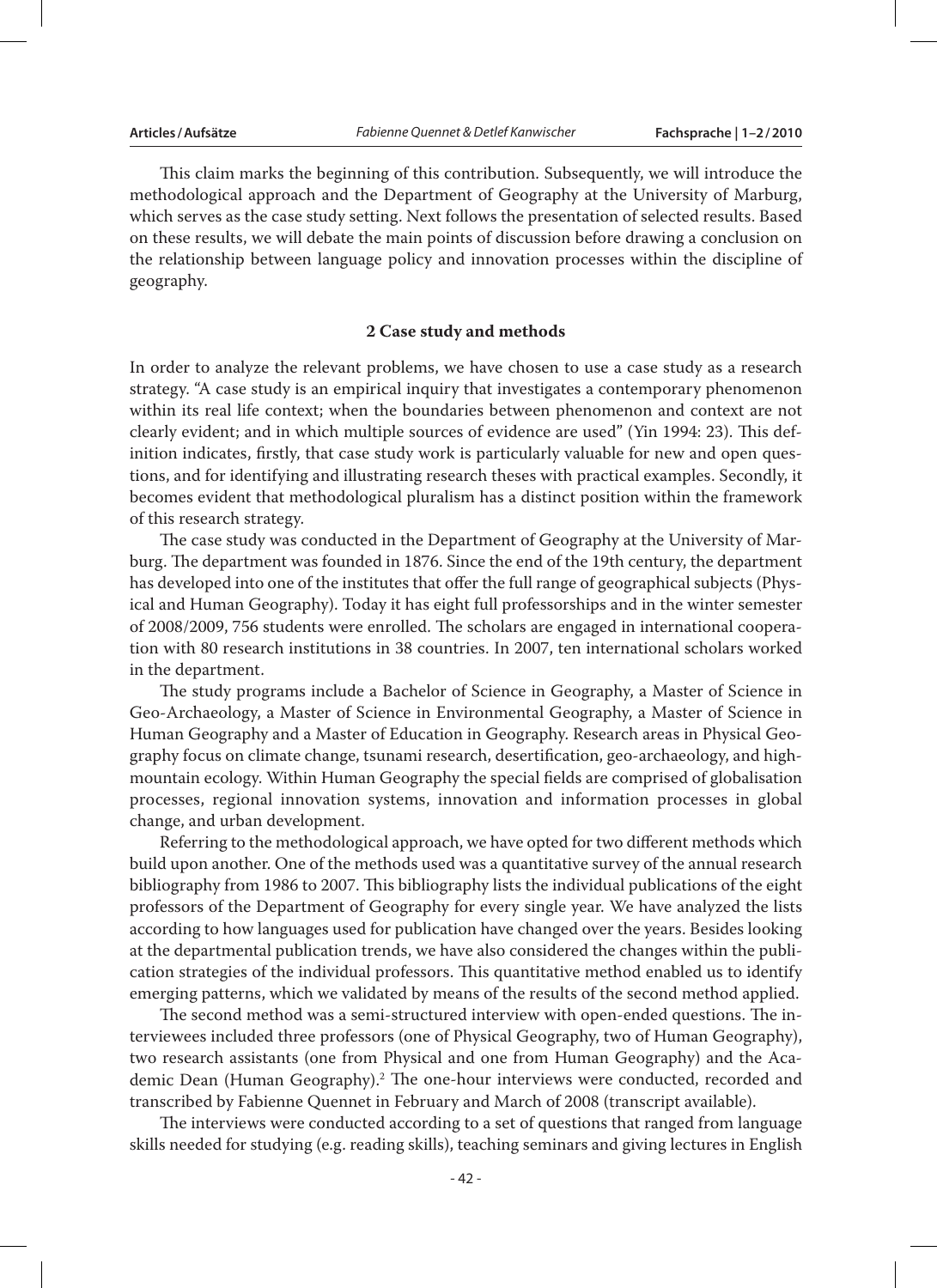to the role of English for Ph.D. candidates. Yet, the interviews' focus proved to be on the issue of publishing in English and publication strategies.<sup>3</sup> The questionnaire was sent to the participants via e-mail. The interviews took place in a friendly atmosphere in the offices of the interviewees. The chronology of the questions was handled flexibly, which enabled the interviewees to put emphasis on individual interests. The semi-open interviews elicited complex and telling responses which are the subjects of discussion in the following sections.

#### **3 Results of the case study**

### *3.1 Quantitative analysis of the publication trends*

According to the annual research bibliography of the department, which lists the activities of its individual members in terms of research (and teaching), a quantitative analysis of the numbers of publications in English reveals the following development:



*Figure 1: Number of publications written in German, English and other languages by the Professors of the Department of Geography of the University of Marburg from 1986 to 2007* 

The graph in Figure 1 shows the absolute numbers of publications by the professors of the department written in German, English and other languages from 1986 to 2007. This documentation demonstrates the development towards English as an academic language. While in the 1980s, members of the department only occasionally published in English, the numbers of publications in English increased during the 1990s. In the last few years, these English publications have outnumbered the German ones. Within the department, we see an obvious trend towards publications in English. However, it has to be noted that this trend is particularly evident within Physical Geography, whose four representatives have published on average 61.2 percent of their publications in English since the year 2000.

Based on the analysis of the individual publication strategies, it becomes apparent that the younger professors in Physical Geography (under 50 years of age) publish continuously in English. One older Physical Geography professor (over 50 years of age) has adapted his publi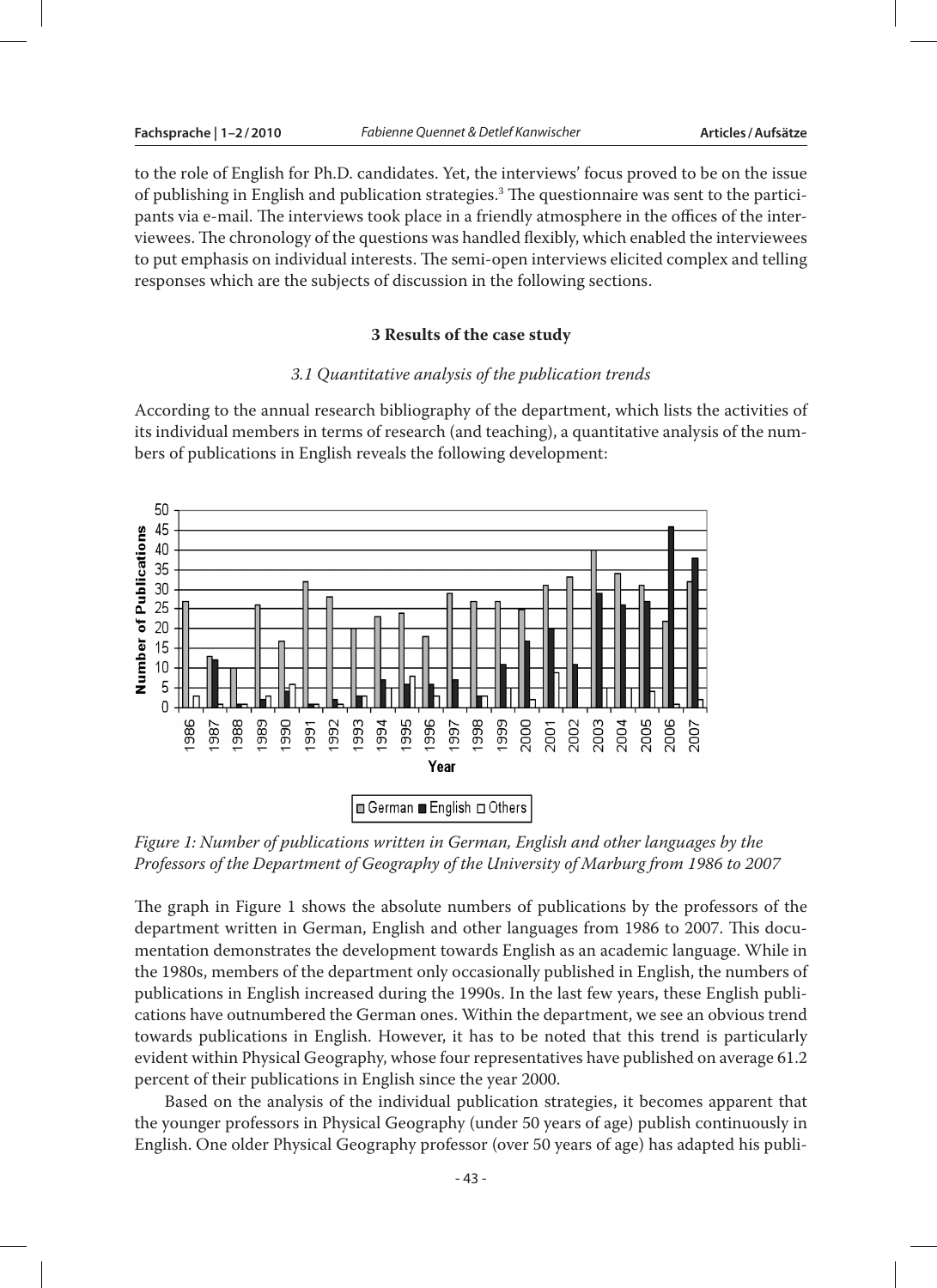cation behavior in the last two decades. While 70 percent of his publications were written in German during the 1990s, nowadays he almost exclusively writes in English.

This tendency cannot be observed within Human Geography. In the last years, older or retired professors have not shown a trend to publish in English. Only now the younger and recently appointed professors of Human Geography publish the majority of their research in English.

#### *3.2 Qualitative interviews on publication trends*

The quantitative analysis demonstrates the development towards English as the dominant academic language in geography which is furthermore accentuated by the interviewees' statements. "If you write your articles in German, you write it for the waste bin," one Economic Geography professor in Marburg quoted his doctoral supervisor. In fact, the research assistants' and professors' statements clearly supported this attitude, even if they were more differentiated. They pointed out that it appears as if publications in German and in German or Austrian journals have little value in terms of international recognition, state-of-the-art research and career criteria. All the interviewees drew attention to the fact that the main criteria for the "publish or perish" careers in geography are the Science Citation Index or Social Science Citation Index, and the resulting Journal Impact Factor. Hardly any German journals have made it on the list of Journal Impact Factor publications. As the Physical Geography professor suggests, these German journals tend not to keep to deadlines, are published too late to be included in the yearly citation index, and are often lacking in quality as well (which, of course, is an individual opinion). If publications in German and in German journals do not qualify as indicators of one's academic standing, then many scholars will decide not to publish in German. One young professor of Human Geography completely refuses to publish in German; the other Human Geography professor only does it when explicitly commissioned to do so.

Older colleagues may have a language problem or a problem with English, not because they do not know any other languages, but because they may have decided not to go along with the trend 15 years ago, a point in time that one of the interviewees sees as the beginning of the "inter-nationalization" or "Anglicization" of German geography, which the analysis of the publications confirms. What is happening to the older colleagues now is that they feel their research achievements, and even life achievements, are being ignored because they were not written and published in English, according to one professor's observation. As indicated, the division on the language policy issue within the discipline of geography is often grounded in a generational shift. If the scholars decided to follow the trend in publishing in English in the 1990s, they seemed to have succeeded also internationally within their academic field (cf. Section 3.1).

On the other hand, the generational shift is not the only explanation of different approaches; it also depends on the respective field within geography. Human geographers tend to bemoan the fact that English is state-of-the-art more than their counterparts from the Physical Geography branch. The two representatives of Physical Geography at the department see no difficulties in publishing in Anglo-American journals, as the Physical Geography professor explains: "Every physical geographer, no matter what language he or she speaks, knows what C14 means, and what we have to put together is mainly data, numbers and statistics. Those things are easy to translate."

At the same time, as one Human Geography professor pointed out, the rejection of articles by international journals and editors might not be caused by a lack of language proficiency, but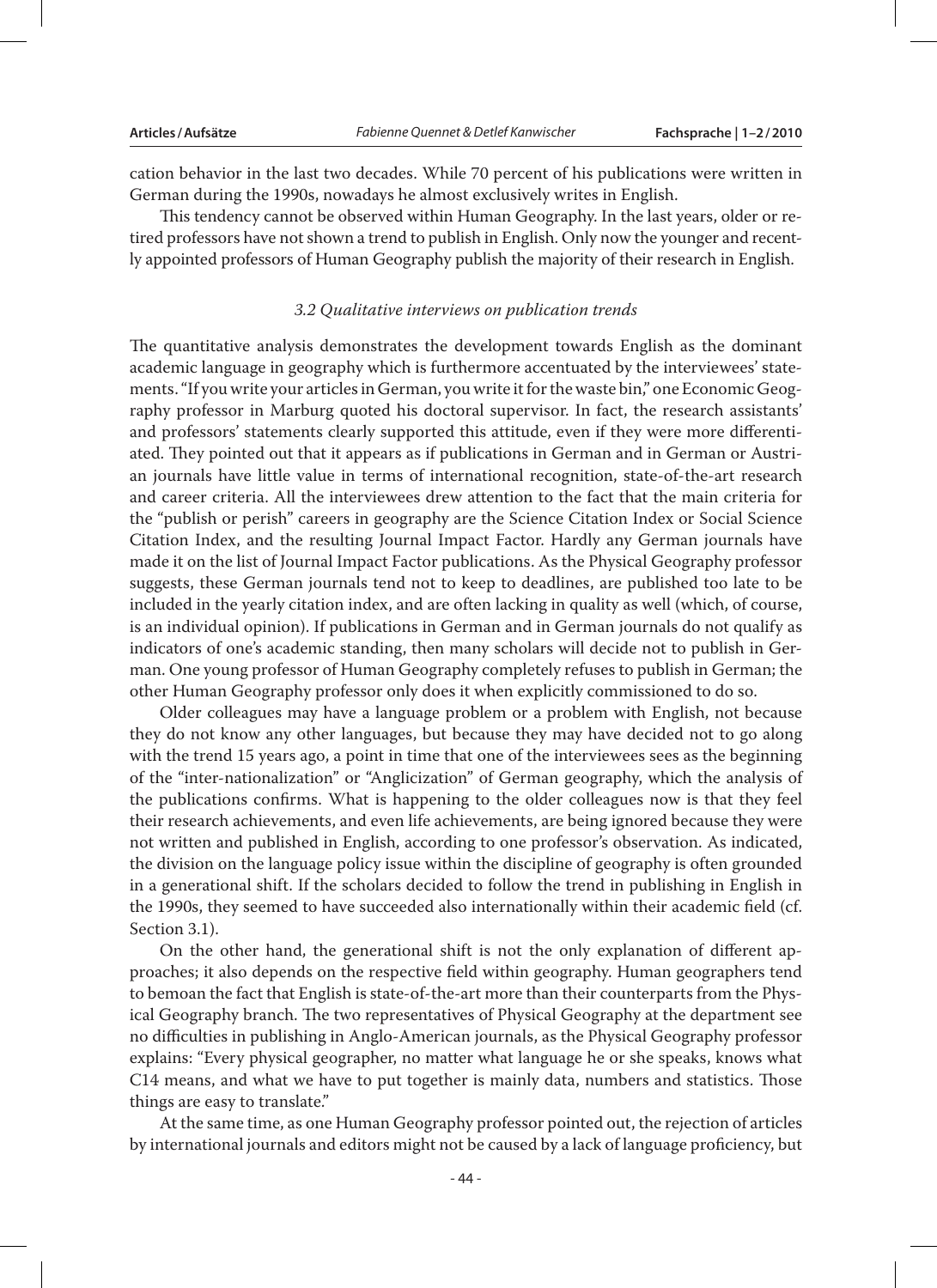by not meeting the high standards in the quality of research that Anglo-American publications apparently demand. So he pointed out: "It is not a matter of language policy, but keeping up with current research trends and research achievements."

Similarly, the other professor of Human Geography argued that countries such as the Scandinavian and Benelux states are at the forefront of research, whereas others, such as France, do not play such an important role only because they do not publish enough in Anglo-American journals. He predicted that the discussion about these language issues will continue, and, in turn, points towards the larger issues involved in the hegemony of Anglo-American theory and knowledge transfer.

Despite all differences we find agreement among the two groups too. In terms of teaching and learning EAP (English for Academic Purposes), all of the interviewed admitted that they learned English as an academic language while studying, researching, and presenting at conferences: learning by doing. None ever took an EAP class. Still, the department of Geography has just started to assess language skills in job interviews. For example, when students or research assistants apply, the professors conduct parts of the job interview in English to evaluate their English skills. This is not yet part of interviews for professorship positions since, as speculation has it, it is assumed that the applicant speaks and writes very good English.<sup>4</sup>

However, academic discourse does not include the research and publication level alone. As a result of the Bologna process, new study programs had to be developed at the department and a new culture of teaching implemented. Students' language skills need to be assessed as well (the requirement to enter the B.Sc. program in geography is B2). The department has recognized the importance of English for studying geography and offers a 20-hour obligatory Academic English class for all B.Sc. students.

Already some professors teach their undergraduate classes in English and, needless to say, all academic staff stresses the significance of secondary and tertiary literature which, depending on the topic, makes up more than 50 percent of the literature which students are required to read and work with. For example, the climatologists in the department work with nothing but English studies, surveys, sources, and literature and write and publish only in English. Not surprisingly, younger academic staff has acknowledged their own need to improve their language skills, leading them to take classes such as "Academic Writing in English" and "Conference English".

#### **4 Discussion**

As a rule, young scholars develop within their discipline acknowledging and accepting the dominance of the English language within German and international geography. The observation that "geographical knowledge is place specific, and most of it is possessed by people who live in […] numerous linguistic communities [and] write geographical studies for the most part in their own languages" (Harris 2001: 674) is outdated, a development that Chauncy D. Harris pinpoints to the 1960s. Since then, Harris has seen a change from six principle languages to only two, and he attests that many geographers can read or use only a few of these languages, if any at all. The idea of a multilingual community or language pluralism may be worthwhile to pursue but reality looks different, as all the statements in the interviews made clear.

Dominance of the English language is most pronounced in the field of publication strategies. Indeed, publication seems be an issue of contention on many levels, not only on the generational level. If "the growing hegemony of English as a global language privileges the geographical discourse of the Anglophone world" (Garcia-Ramon 2003: 1), then the division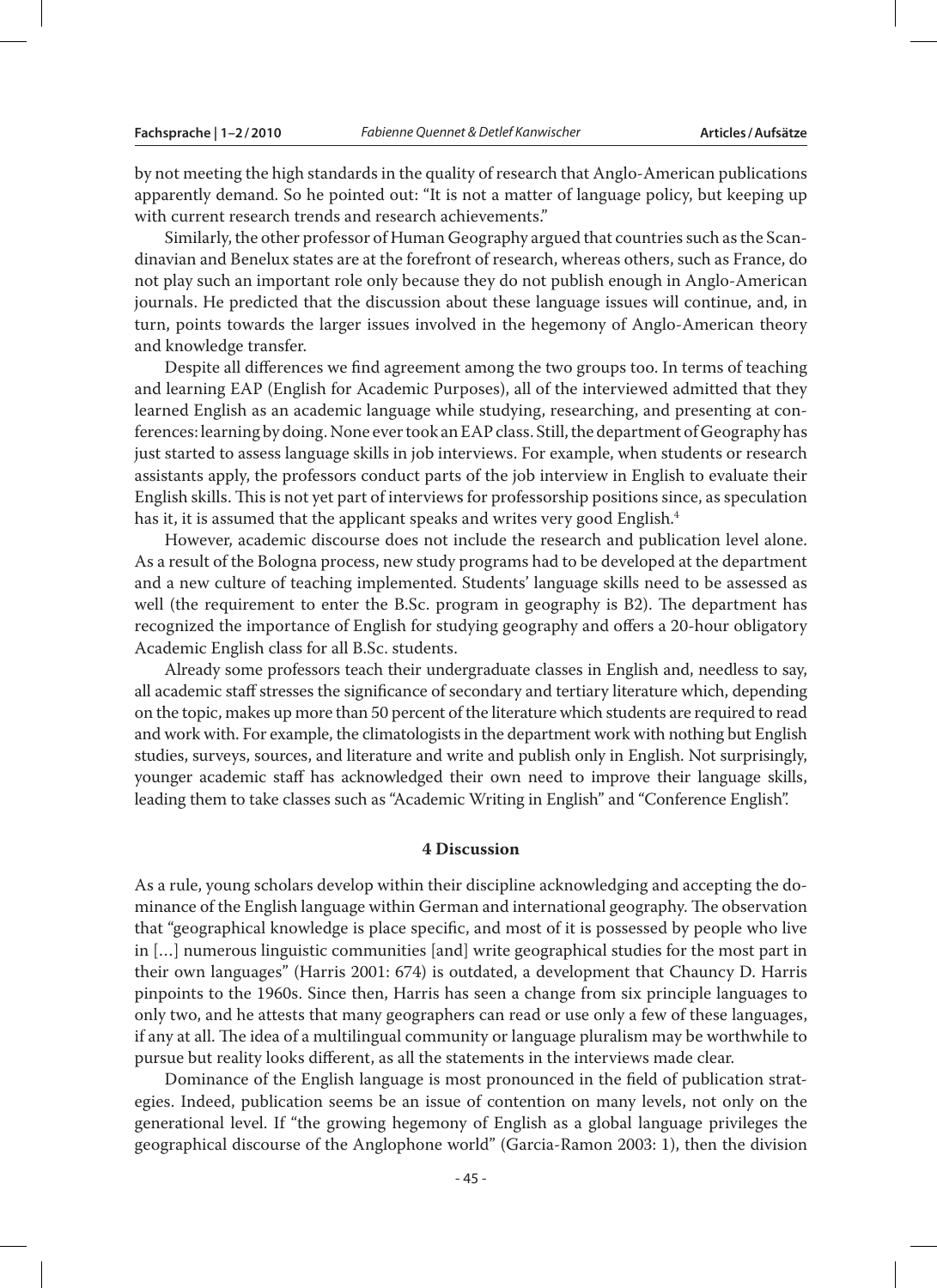runs along the lines of national academic traditions (and German as *the* academic language) versus international communication and exchange. In an editorial in the newsletter *Geography* published in October 2008, Laux, Professor of Geosciences at the University of Bonn, also speaks of the English hegemony in language and culture governing international publications which ignore and expulse national and regional traditions of science and thinking. He gives the example of the publications *Transactions of the Institute of British Geographers/ and the / Annals of the Association of American Geographers* (ranked number 1 and 5 in the Journal Impact Factor). In the year 2007, only one co-author happens to be from a non-English speaking country. Another example Laux cites is that from 2,514 bibliographical entries in 41 articles and essays, only 5.7 percent were from non-English works. The dominance of English is a crucial point because, as we all know, language has a central role in constructing reality: "language not only reflects the external world, it also embodies it" (Garcia-Ramon 2003: 2). Therefore, language can never be separated from the content of a paper or presentation. The situation of English as a *lingua franca* is then a form of linguistic hegemony "that empowers some while disempowering others" (Short et al. 2001: 1).

In the epilogue to their study *Development in English for Special Purposes: A multi-disciplinary approach,* Tony Dudley-Evans and Maggie Jo St. John voice a similar concern when they state that "the increasing use of English in international business and publication, and the privileging of the Anglo-American rhetorical style in these discourses may disadvantage those who use other rhetorical styles" (Dudley-Evans/St. John 2007: 230). Anglo-American dominance in academic discourse carries the risk of imposing one valid worldview and one way of thinking only on the users that is not only foreign to many using this specific English language but also endows the discourse with an authority that seems to be uncalled for and inappropriate for many parts of the globalized world. In addition, it may eradicate other thinking and multiple perspectives: The result is that the academic and intellectual exchange may suffer. However, none of the interviewees admitted that their research and scholarship "suffers" academically and intellectually from the usage of English, or becomes biased in any way. In fact, they believe that "science is not language-bound" (Gauger 2005: 71) because science moves beyond traditions of thought expressed in language and limitations thereof. Generally, all regarded English publications as a chance to be recognized outside an otherwise rather small community of German geographers (especially compared to the much larger group of Anglo-American scientists and the emerging community of Chinese geographers).

The notion of discourse community is, of course, a valid category since it speaks of the inclusion and exclusion of subjects who share the same language and same discourse conventions. This community is seen as an undifferentiated social grouping in which the members are fundamentally in agreement as to the group's activities and the standards shared by its members (Starfield 2001: 133). Anglo-Americanization in academia, and in the social sciences in particular, proposes then that, in the near future, there will be only one discourse community. The pressure to use only one rhetorical (and ultimately foreign) style in order to belong to this one discourse community may destroy national academic traditions and strongly influence the way of thinking, as previously stated.

The debate on the "increasing international hegemonic position that Anglo-American countries, and most notably the US and UK, have acquired in Human Geography" (Aalbers/ Rossi 2006: 137) is a development shared by other social sciences and cause for heated debates. Manuel B. Aalbers from the Amsterdam Institute for Metropolitan and International Development Studies has been particularly involved in the issue of Anglo-American hegemony within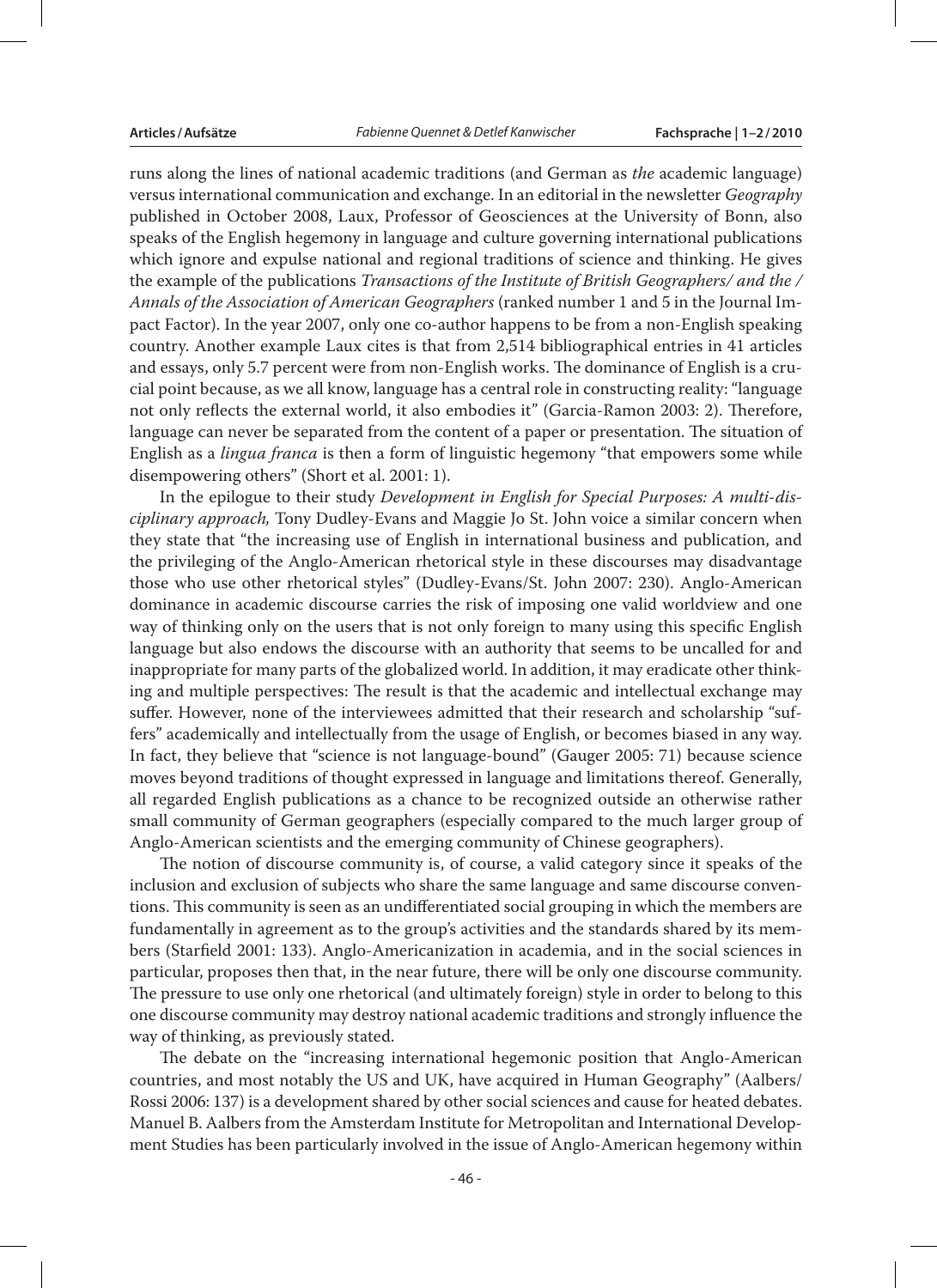academic discourse. His observation is that, due to the referee system, a "creative destruction" takes place because many scholars feel the need to write or re-write their papers according to criteria that are imposed on them from the outside and from an "alien" academic culture and tradition (Aalbers 2004: 320). Thus, language is seen not only as a means to represent one's ideas, but as a strong influence on the way how and what kind of research is being done. Many international geographers, among them Aalbers, Garcia-Ramon, John Rennie Short et al. and Guitérrez and López-Nieva, have commented in detail on the power relations that are caused by a system which presumably favors Anglo-American papers, authors, and discourse. These critical scholars think that their fear of losing one's independence in thinking and researching should not be ignored or belittled. What they propose is to reform the referee system and have other scholars besides Anglo-Americans peer-review proposals and articles, to strive for a multilingual academic community in which not only one language dominates the others, and to look for truly international journals "where 'Other' voices could be heard" (Garcia-Ramon 2003: 4).

Whether one agrees with these critical geographers or not, in many natural and life sciences, English is not used as "a carrier of cultural information and expression" but "as a means to an end – namely, the facilitation of global communication" (Gnutzmann 2008b: 83). The super-cultural or transnational quality of the natural sciences makes it comparatively easy for those who work in these disciplines to share their ideas and discuss their research results, a fact that the Physical Geography professor pointed out again and again. Examples he gave included archaeological excavations in foreign countries which are internationally staffed and whose success depends much on the exchange of information in English.

In turn, human geographers are in a far more difficult position because their discipline is more or less culture-specific, as one of the interviewees working within the field of German education stated. As a social science, Human Geography depends more on interpretation, and thus on style, rhetoric, and language, than its counterpart. Another factor is that human geographers have less of an international scientific community which they are part of. This results in fewer international journals and in an existence of more national and regional (linguistic) communities (Gutiérrez/López-Nieva 2001: 53). The pressure to publish in these journals may then be even higher, as is their fear of being discriminated against and articles being rejected because of their "poorer" English, lack in an appropriate academic register in the foreign language or their stylistic deficiencies. Apparently, many non-native scholars have the feeling that they do not meet the linguistic standards of Anglo-American publications.

The statements of the interviewees display a division between Human and Physical Geography, which is due to their respective categorization. While Physical Geography is considered a subject of the natural sciences, Human Geography is predominately seen as a social science. Criteria such as the Science Citation Index and the impact factor are crucial in determining one's career in Physical Geography and in this sense they belong to the natural sciences. The surveys by Ammon, Kaplan and the Council of German Culture showed primarily this: the dominance of English publications in the natural sciences in Germany, but also internationally, is overwhelming. As a consequence of the rise of the hegemony of the Anglo-American discourse, this development leads to necessary discussions about the language policy within the individual disciplines as well as on the higher academic and political level.

Both, representatives of Physical and Human Geography, acknowledged that the social sciences tend to take a more critical view of this dominance and caution their discipline not to follow this development too willingly and uncritically. Despite this critical stance, the "esca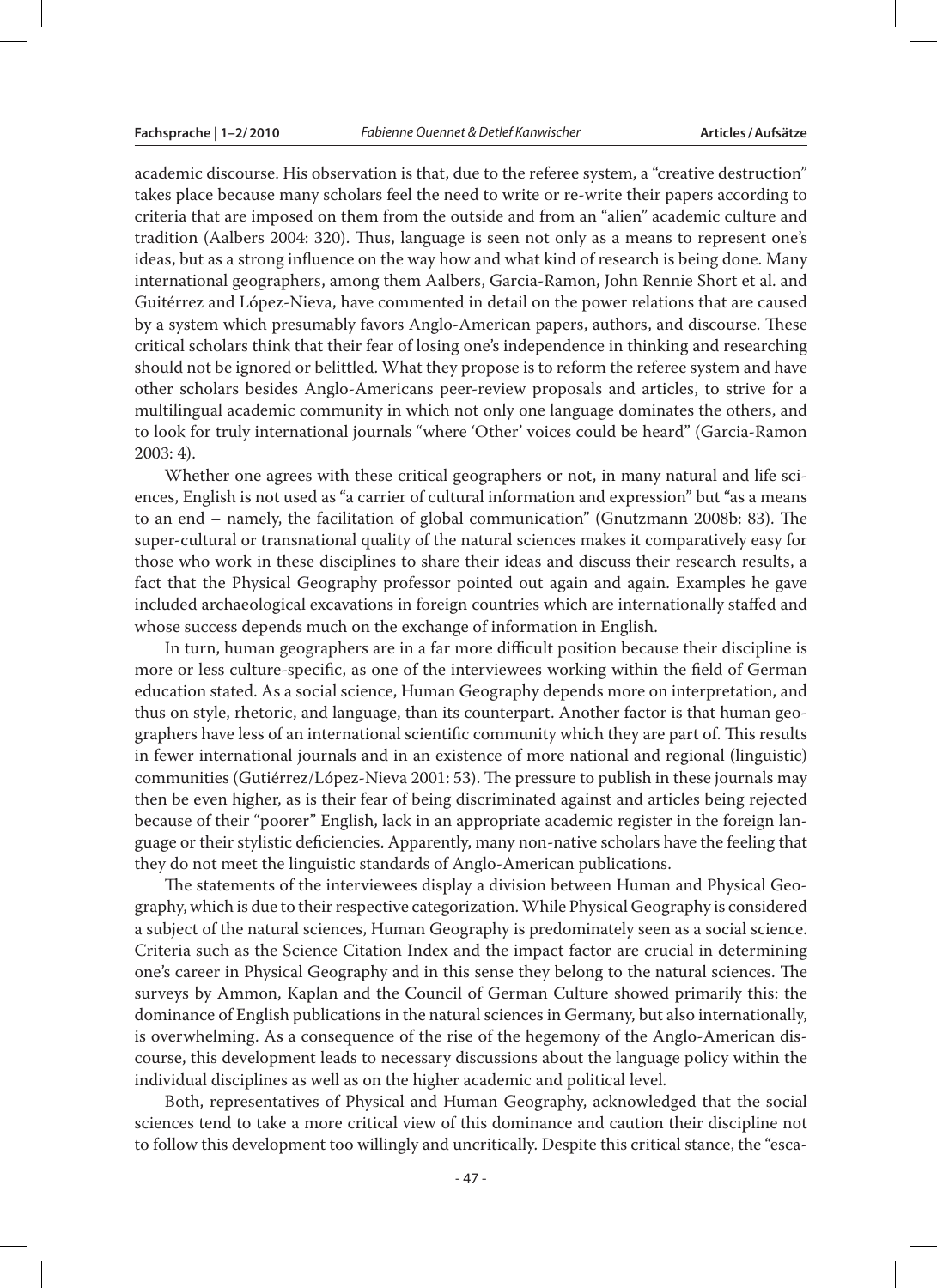lating use of English as academic lingua franca" (Duszak 1994: 291) leads to a growing number of non-native speakers of English who *have* to communicate in academic English in written form and orally. They often use discursive patterns typical for their native language, but unfamiliar in English. Of course, in most cases this proves to be a disadvantage for the scholars. A larger group of human geographers may belong to those "non-natives [who] have to invest more time, energy and money in extra learning in order to handle discourse in English" (Gnutzmann 2008b: 84) in order to avoid sending off sub-standard contributions which will not be considered for publication, and will thus not be discussed within the international community of (human) geographers.

In contrast to Laux (2008: 4), who holds the opinion that in order to translate an idea or thought into a foreign language, one requires a veritable confidence in one's own foreign language ability, which he thinks most colleagues do not have, and should not be expected to have, others distinctly demand this of German geographers. Geography of Economics Professor Rolf Sternberg from the University of Hanover, who actively participates in international academic research, analyzed data from journals dedicated to economic geography which had been published between 1990 and 1999. He draws the conclusion that "the presence of German authors in English-language economic geography journals in absolute terms (only 35 of a total of 1357 articles) is therefore certainly low, but not bad when compared with other countries" (Sternberg 2000: 33). Nevertheless, Sternberg and others have called for greater efforts to publish in English and partake in the state-of-the-art academic discourse: "German economic geographers must publish more abroad in order to draw attention to themselves and German economic geography" (Sternberg 2000: 33).5

However, as already pointed out, academic discourse does include the research and publication level alone. As a result of the Bologna process, a general internationalization of European universities took place. Language was and is a key factor in this. Therefore, English as the academic language in geography has consequences for teaching and studying geography in general. In Germany (which is somewhat behind in the process), master programs are being developed with the purpose of attracting international students (among other goals), and thus need to be taught in English.

If departments in German universities implement Master's programs completely in English or English on demand, as the department of Geography at the University of Marburg has just done, then several questions arise: who is teaching the seminars, how is this specialised English taught, and what language skills do these teachers (mainly professors and research assistants) possess? This development can be observed at other German universities as well, for example, at the University of Gießen, which offers a module class "English for Young Geographers," which encompasses 30 hours of in-class teaching and 40 hours of autonomous learning. What needs to be taught is subject-specific English – in seminars and EAP classes – which is "the language needed for a particular academic subject, [...] together with its disciplinary culture. It includes the language structure, the vocabulary, the particular skills needed for the subject, and the appropriate academic conventions" (Jordan 1997: 5). In order for students to finish their studies and to consequently succeed in academia, they have to recognize conventional formats, genres, and generally "the collective mind-set for communication of the members they aspire to" (Basturkmen 2006: 4). Even more fundamental is the question of what kind of job or profession (and where?) a Master's program in English trains the students for? If they learn geography in English, will they be qualified for a job in the German job market? Or, in other terms, how useful is it to know the English term *peneplain* but not the German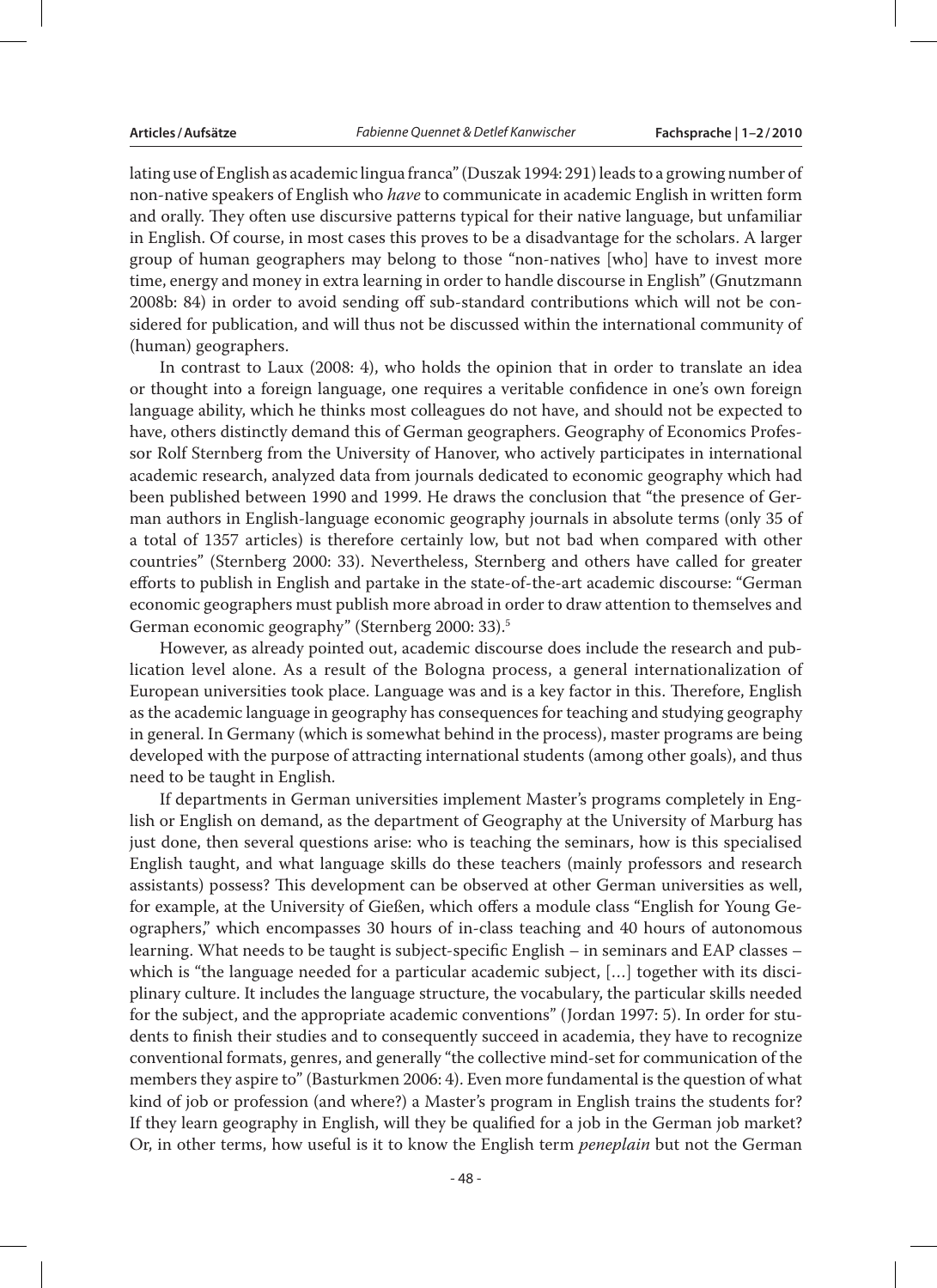translation (*Rumpffläche*) if one wants to work as a geographer in a German-speaking country? Or, another example from Human Geography: would all students know the German word for *regional development agency* (*Amt für Wirtschaftsförderung*) after studying for a Master's degree? Implementing study programs without English has far-reaching consequences for the department, the teachers, the students, and the university itself.

### **5 Conclusion**

The case study and discussion have shown that English as the medium of academic discourse remains an "ambivalent phenomenon" (Gnutzmann 2008b: 75) which challenges the disciplines in researching, teaching and learning. However, new opportunities open up as well. English as an academic language affects all areas mentioned in the introduction: publication policies, academic careers, teaching and learning through content-based seminars and lectures, scholarly exchange and international cooperation as well as the internationalization of departments and the discipline as such. The strengthening of Academic English is a goal that is strongly linked to a European university language policy. With the beginning of the Bologna process, many universities across Europe offer more and more classes wholly or partly taught in English (see Wise 2006: 210), a development that is certainly welcomed by the many agents of the Bologna process. Even if multilingualism is the political and educational aim of Europe, the internationalization of European university structures will have to start with English first.

In many ways, English serves indeed as a catalyst for international cooperation, the acquisition of grants and funds for research projects, and international publications. Or, in other words, it facilitates international academic and intellectual movement because it brings together different scholarly traditions and standards, moving beyond national patterns towards a more flexible language usage. However, it may also be "perceived by others as a threat to a national or regional language" or a threat to specific patterns of discourse organization and expectations as well as the general national subject-specific academic discourse (Wise 2006: 210). For all involved, it has major consequences. Individual members of the academic community may feel that English is an obstacle and a constraint. Academic staff has to teach seminars and lectures in English, whether they have the needed language skills or not. Students have to make a greater effort to learn English as an academic language because it is absolutely necessary for studying successfully. Internationalization takes place within the department because English teaching and learning is stressed as well as study-abroad programs and the exchange with international scholars. Professors are called upon to publish in English as their careers and reputation depend on it. As a whole discipline, German geography needs to partake in the international discourse and communication which is carried out in English (although foreign language learning should not end with English). One way to accomplish this is to pay careful attention to university language policies and to strengthen foreign-language learning within the department and university by: offering English for Academic Purposes classes for students, implementing Master's programs in English, and encouraging academic staff to improve their language skills and to learn other foreign languages.

The repercussions of this development enter secondary schools as Content and Language Integrated Learning (CLIL) becomes more and more popular and may have an effect on future students of geography. Given this background, English as the language for academic discourse within the discipline of geography invites further research, either of a more general nature, e.g. the influence of English on research strategies, or in the form of an empirical study as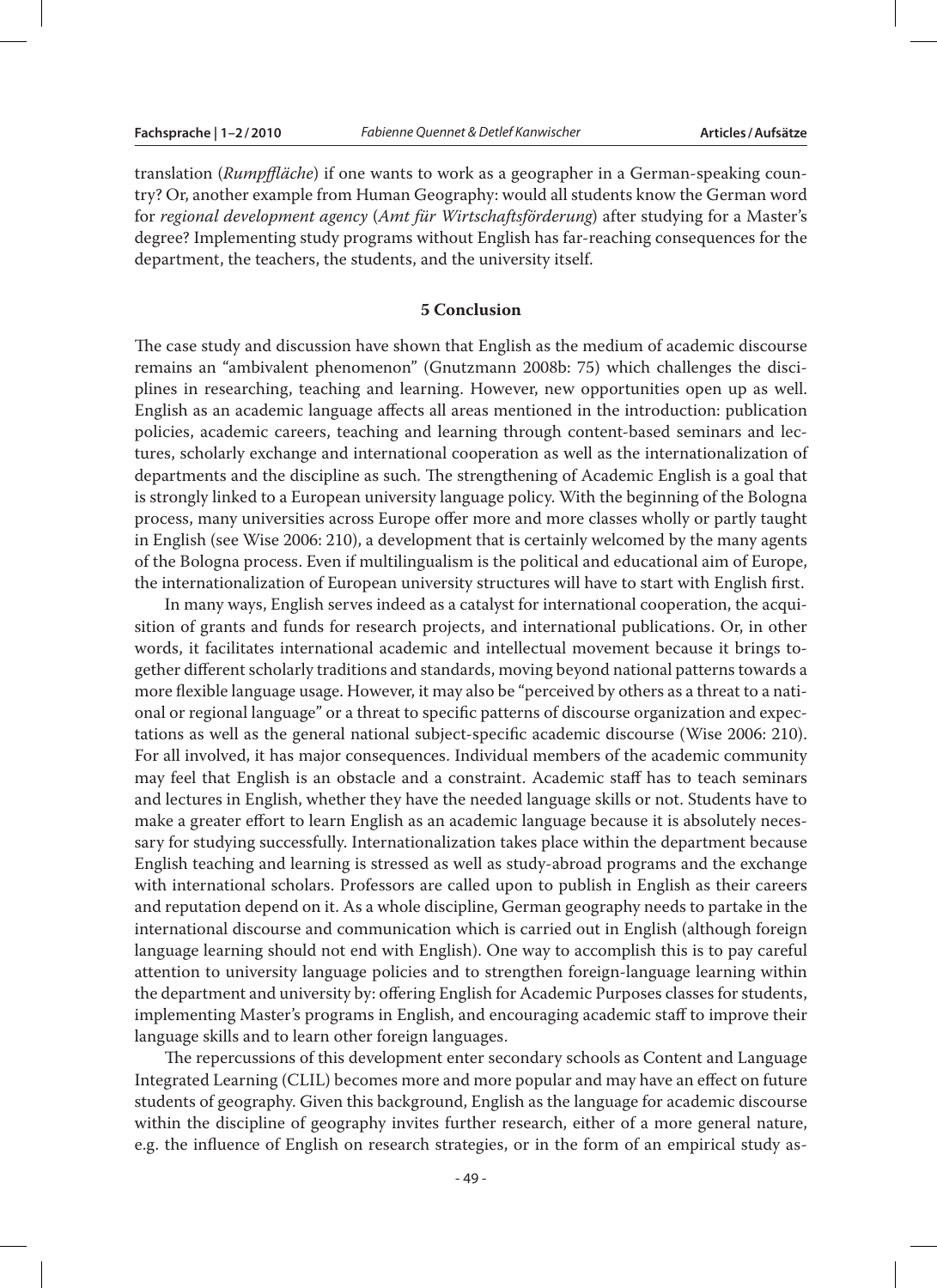sessing the outcome of CLIL in secondary schools in connection to EAP learning (English for Geography Students) in tertiary education. Issues pertaining to curriculum and pedagogy still need to be addressed as well, and of course, the teaching of EAP itself. As John M. Swales has put it, "the training of people to process and produce academic and research English remains a major international endeavour" (Swales 1990: 1), an endeavour that is especially necessary for all disciplines in non-English speaking countries that have to participate in this ambivalent development, and understand and use English as an academic language. •

### **Notes**

- <sup>1</sup> All passages cited from German texts (Gnutzmann 2008a; Gnutzmann/Bruns 2008; Laux 2008) are the authors' own translations.
- <sup>2</sup> For more biographical details see Appendix 1.
- <sup>3</sup> For more details on the interview questions see Appendix 2.
- <sup>4</sup> However, more and more German universities start to publicize open professorship positions in English in the leading German papers. For example, the University of Münster announced a position for a professor of geochemistry in English and not in German (*Die Zeit,* September 17, 2009).
- <sup>5</sup> In *Science speaks English?* Uwe Pörksen (2005b: 10) concludes: "Wer Deutsch schreibt, hat als Wissenschaftler kaum eine Chance, international wahrgenommen und rezipiert zu werden." [If you write in German, you have almost no chance to be internationally read and recognized as a scientist.]

#### **References**

- Aalbers, Manuel B. /Rossi, Ugo (2006): "Beyond the Anglo-American hegemony in human geography: a European perspective." *GeoJournal/* 67: 137–147.
- Aalbers, Manuel B. (2004): "Creative destruction through the Anglo-American hegemony: a non-Anglo-American view on publications, referees and language." *Area* 36.3: 319–322.
- Ammon, Ulrich (1998): *Ist Deutsch noch internationale Wissenschaftssprache? Englisch auch für die Lehre an den deutschsprachigen Hochschulen/*. Berlin, New York: de Gruyter.
- Basturkmen, Helen (2006): *Ideas and Options in English for Specific Purposes*. (ESL & Applied Linguistics Professional Series). London: Lawrence Erlbaum.
- Duszak, Anna (1994): "Academic discourse and intellectual styles." *Journal of Pragmatics* 21: 291–313.
- Dudley-Evans, Tony/St. John, Maggie Jo (1988, 2007): *Developments in English for Specific Purposes: A multidisciplinary approach.* Cambridge: Cambridge University Press.
- Flowerdew, John/Peacock, Matthew, Eds. (2001a): *Research Perspectives on English for Academic Purposes.* Cambridge: Cambridge University Press.
- Flowerdew, John/Peacock, Matthew (2001b): "Preface." Flowerdew/Peacock (2001a): xv–xvi.
- Garcia-Ramon, Maria-Dolors (2003): "Globalization and international geography: the questions of languages and scholarly traditions." *Progress in Human Geography* 27.1: 1–5.
- Gauger, Hans-Martin (2005): "Nur noch English? Eine sehr notwendige Diskussion." Pörksen (2005a): 64–72.
- Gnutzmann, Claus, Ed. (2008a): *English in Academia: Catalyst or Barrier.* Tübingen: Narr.
- Gnutzmann, Claus (2008b): "Fighting or fostering the dominance of English in academic communication?" Gnutzmann (2008a): 73–91.
- Gnutzmann, Claus/Bruns, Miriam (2008): "English in Academia Catalyst or Barrier? Zur Einführung in eine kontroverse Diskussion." Gnutzmann (2008a): 9–24.
- Gutiérrez, Javier/López-Nieva, Pedro (2001): "Are international journals of Human geography really international?" *Progress in Human Geography* 25.1: 53–69.
- Harding, Keith (2007): *English for Specific Purposes.* Oxford: Oxford University Press.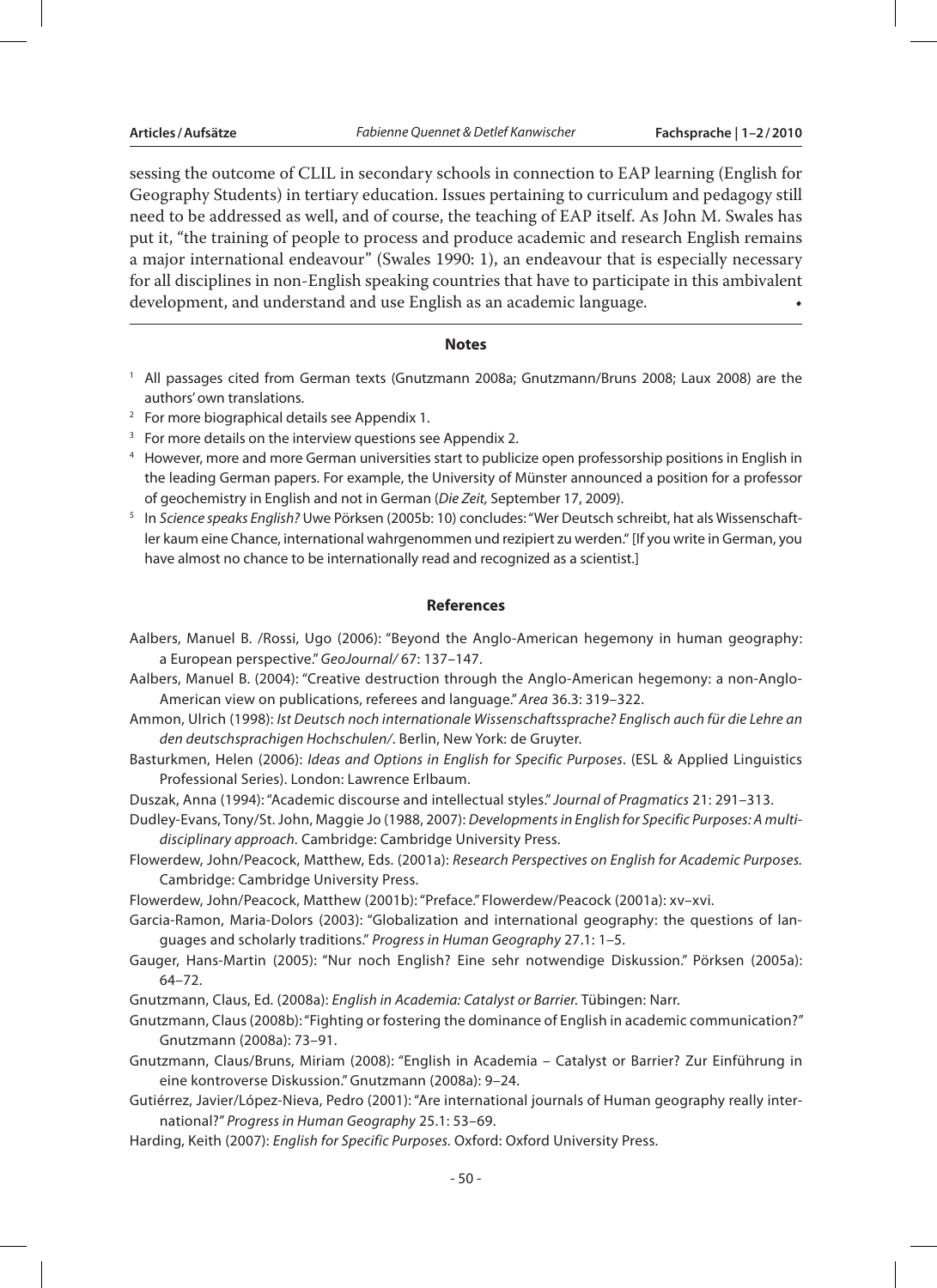- Harris, Chauncy D. (2001): "English as International Geography: Development and Limitations." *Geographical Review* 91.4: 675–689.
- Hutchinson, Tom/Waters, Alan (1987, 2006): *English for Specific Purposes: A Learning-Centred Approach.* Cambridge: Cambridge University Press.
- Kaplan, Robert B. (2001): "English the accidental language of science?" *The Dominance of English as a Language of Science. Effects on other Languages and Language Communication.* Ed. Ulrich Ammon. New York: de Gruyter. 3–27.
- Laux, Hans-Dieter (2008): "Benötigen wir einen Citation Index?" [Do we need a Citation Index?]. *Rundbrief Geographie* 214: 1–4.
- Jordan, Robert R. (1997): /English for Academic Purposes: A Guide and Resource Book for Teachers./ Cambridge: Cambridge University Press.
- Pörksen, Uwe, Hrsg. (2005a): *Die Wissenschaft spricht Englisch? Versuch einer Standortbestimmung.* Göttingen: Wallstein.
- Pörksen, Uwe (2005b): "Anglisierung der dritte große Entlehnungsvorgang in der deutschen Sprachgeschichte. Zur Einführung." Pörksen (2005a): 9–16.
- Short, John Rennie/Boniche, Armando/Kim, Yeong/Li Li, Patrick (2001): "Cultural Globalization, Global English, and Geography Journals." *Professional Geographer* 53.1: 1–11.
- Starfield, Sue (2001): "'I'll go with the group': Rethinking 'discourse community' in EAP." Flowerdew/ Peacock (2001a): 132–147.
- Sternberg, Rolf (2000): "State-of-the-art and perspectives of economic geography taking stock from a German point of view." *GeoJournal* 50: 25–36.
- Swales, John M. (1990): *Genre Analysis: English in Academic and Research Settings.* Cambridge: Cambridge University Press.
- Wilkinson, Robert (2008): "English-taught Study Courses: Principles and Practice." Gnutzmann (2008a): 169–181.
- Wilkinson, Robert (2004): *Integrated Content and Language. Meeting the Challenge of a Multilingual Higher Education.* Maastricht: University of Maastricht.
- Wise, Mark (2006): "Defending national linguistic territories in the European Single Market: towards more transnational geolinguistic analysis." *Area* 38.2: 204–212.
- Yin, Robert. K. (1994): *Case Study Research: Design and Methods.* 2nd ed. Thousand Oaks: Sage.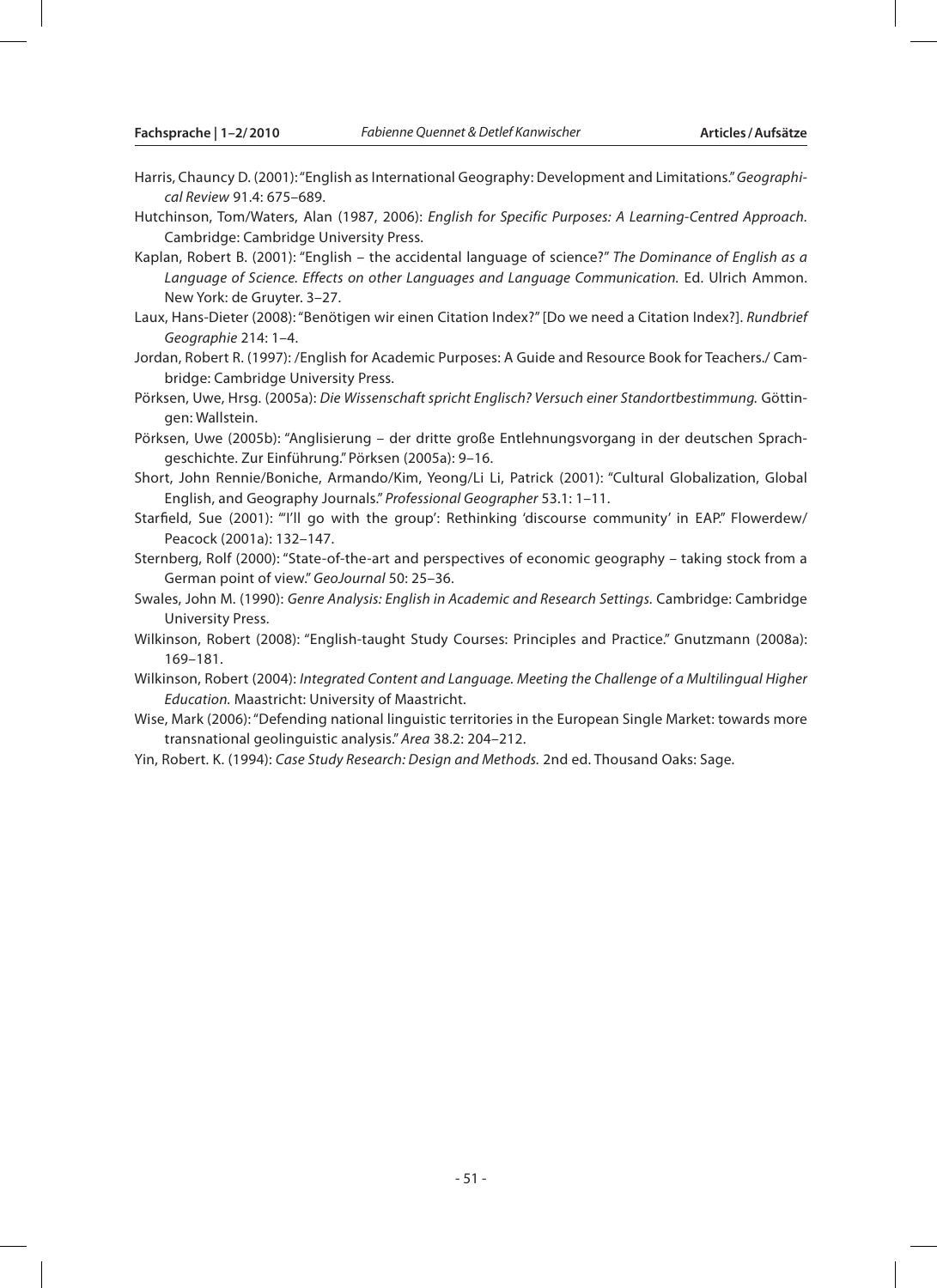### **Appendix 1**

|                                | <b>Status</b>                    | <b>Sex</b> | Age      | Interest of study | Knowledge<br>of foreign<br>languages |
|--------------------------------|----------------------------------|------------|----------|-------------------|--------------------------------------|
| <b>Interviewee 1 Professor</b> |                                  | male       | over 50  | Physical Geometry | English<br>Italian<br>French         |
| <b>Interviewee 2 Professor</b> |                                  | male       | under 40 | Human Geography   | English<br>French                    |
| <b>Interviewee 3</b> Professor |                                  | male       | under 40 | Human Geography   | English<br>French                    |
| <b>Interviewee 4</b>           | Academic<br>Dean                 | male       | over 40  | Human Geography   | English<br>French                    |
| Interviewee 5                  | Research<br>Assistant<br>(Ph.D.) | male       | under 40 | Human Geography   | English                              |
| <b>Interviewee 6 Assistant</b> | Research<br>(Ph.D.)              | female     | under 40 | Human Geography   | English                              |

## **Appendix 2**

## *Questionnaire of the Interview*

- Where did you learn English and where did you learn English for Special Purposes, e.g. English for geographers?
- How important is English for studying geography in Germany?
- How important is English for writing a dissertation in geography in Germany?
- • Have you observed any changes within publication traditions and strategies within German geography?
- • Has there been a noticeable change from German to English within the discipline of geography in Germany?
- How important are publications in English today and for academic careers?
- In how far do Anglo-American publications determine one's academic standing and position?
- Which role do international academic cooperation and research projects abroad play?
- Do English publications make German geography generally more international?
- Does the usage of English for research and publications change the academic focus and scholarly interest within the discipline of geography?